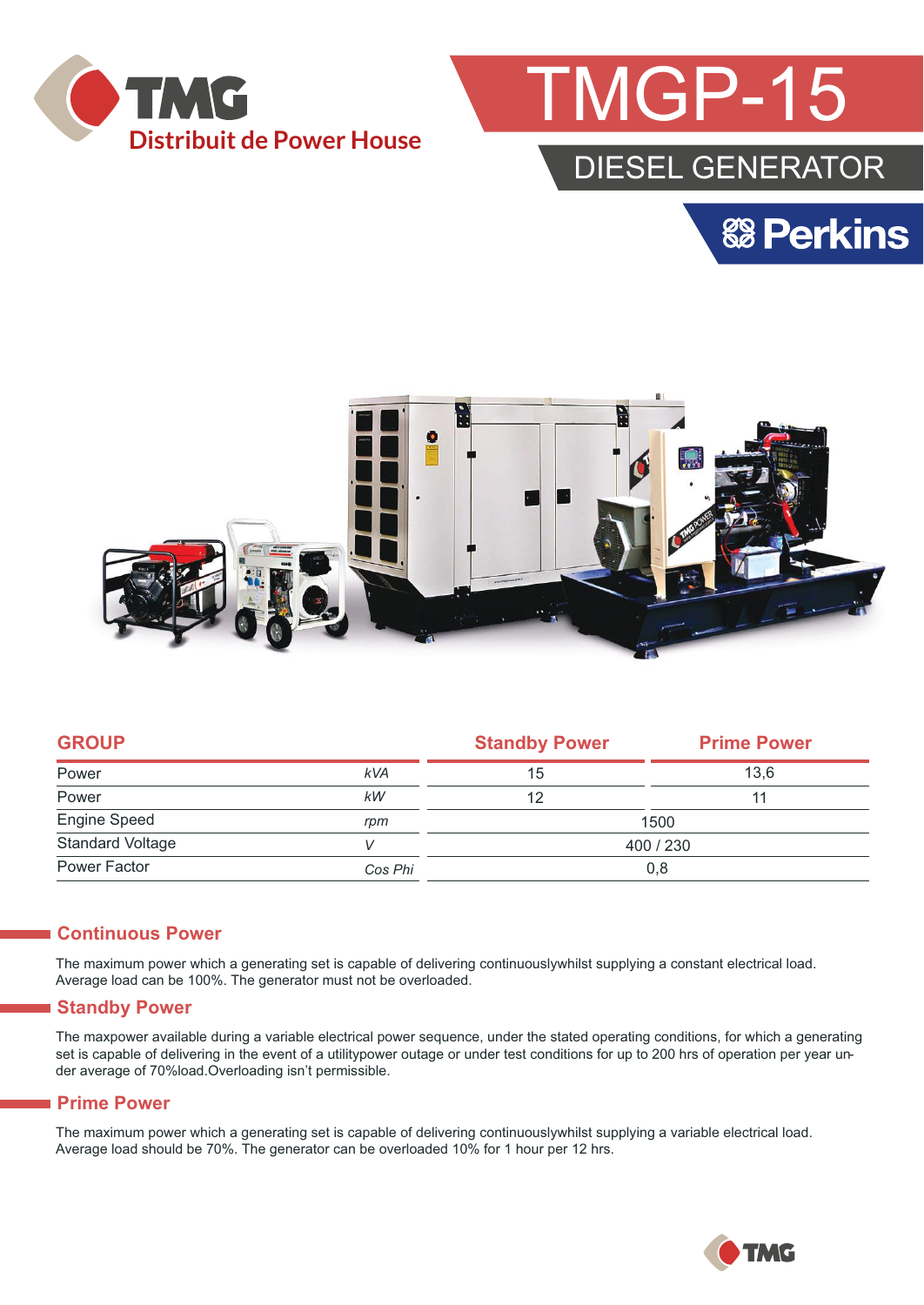

# TMGP-15

## **Engine Properties**

|       | <b>PERKINS</b>            |
|-------|---------------------------|
|       | 403A-15G1                 |
| kW    | 13,2                      |
| kW    | 12                        |
| It.   | 1,4                       |
|       | $3/$ In line              |
| ттхтт | 84 x 90                   |
|       | 22,5:1                    |
|       | Mechanic                  |
| rpm   | 1500                      |
|       | <b>Natural Aspiration</b> |
|       | Direct Injection          |
|       | <b>Liquid Cooled</b>      |
| It/h  | 3,7                       |
| lt/h  | 2.8                       |
| lt/h  | $\overline{2}$            |
| It.   | 6                         |
| It.   | 6                         |
| V     | 12                        |
| Α     | 72                        |
|       |                           |

#### **Alternator Properties**

| <b>Output Voltage</b>               | V     | 230/400     |  |  |
|-------------------------------------|-------|-------------|--|--|
| <b>Frequency</b>                    | НZ    | 50          |  |  |
| <b>Automatic Voltage Regulation</b> | $±\%$ | 0,5         |  |  |
| Phase                               |       | 3           |  |  |
| Pole                                |       | 4           |  |  |
| Overload                            |       | 1 Hour %110 |  |  |
| <b>Voltage Regulation</b>           |       | ±%1         |  |  |
| <b>Power Factor</b>                 | Cosa  | 0,8         |  |  |
| <b>Warning System</b>               |       | Self Alert  |  |  |
| <b>AVR Model</b>                    |       | SX460       |  |  |
| <b>Total Harmonic Losing</b>        |       | ≤%3         |  |  |
| <b>Connecting Type</b>              |       | Star        |  |  |
| <b>Protection Class</b>             |       | IP 23       |  |  |
| <b>Isolation Class</b>              |       | н           |  |  |

## **Diemensions**







#### **Canopied Canopied Canopied**

| $L \times W \times H$     | mт | 2000x950x1260 | L x W x H                 | mm  | 1700x950xTBA |
|---------------------------|----|---------------|---------------------------|-----|--------------|
| Weight                    | ka | ТВА           | Weight                    | ΚG  | ТВА          |
| <b>Fuel Tank Capacity</b> |    | 85            | <b>Fuel Tank Capacity</b> | It. | 85           |

#### **Standard Specification**

Some standard equipments that TMG POWER provides with generator sets;

- 50°C cooland radiator
- Flexible fuelpipes and oil drain valve
- Engine jacket heater
- 4 pole synchronous type self-excited brushless alternator
- Battery and wires
- Entegrated fuel tank
- User and maintenance manual
- Oil and antifreeze
- Datakom D-300 controller
- Battery charger
- Electrical circuit diagram